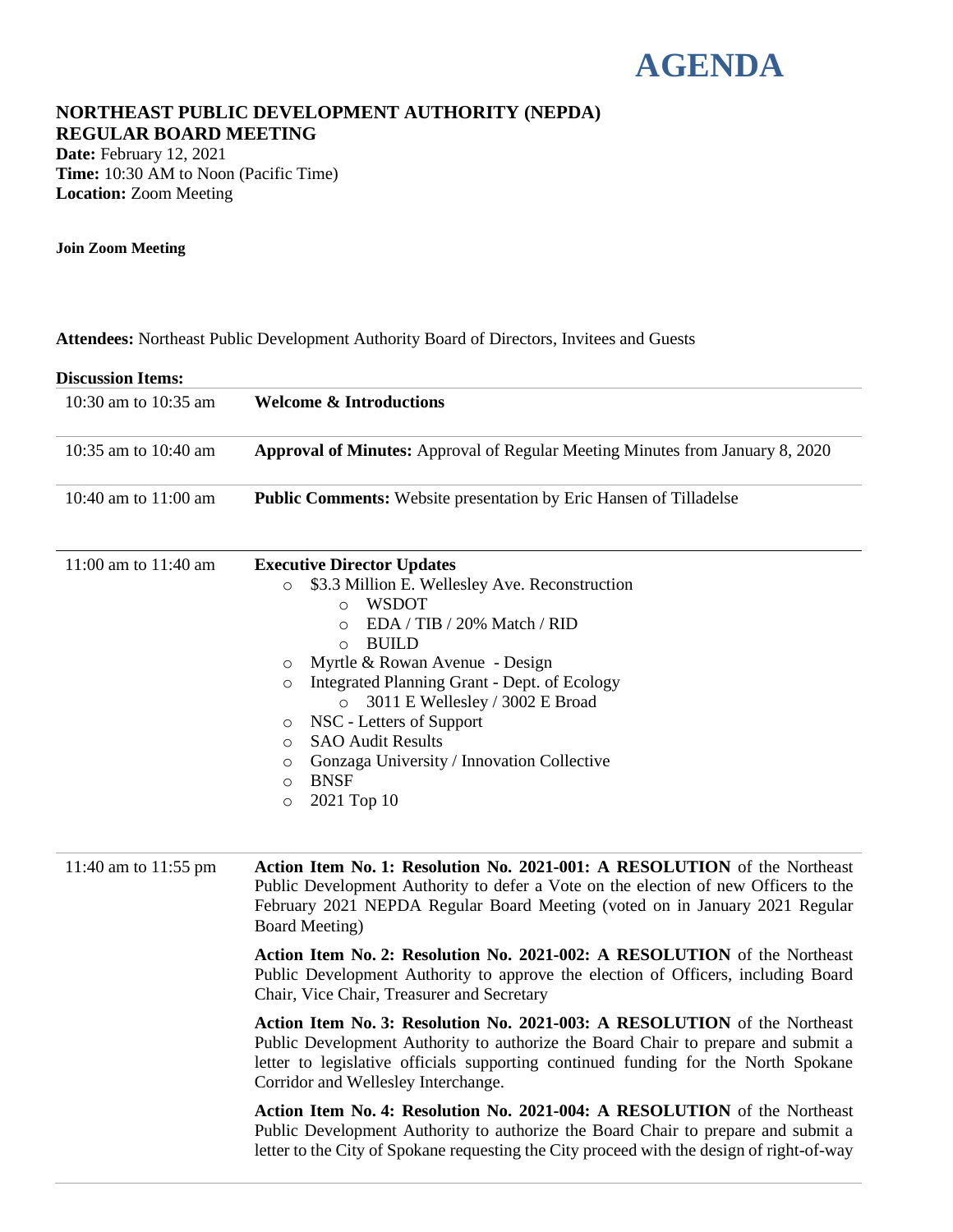# **AGENDA**

improvements to Myrtle Street and Rowan Avenues, a cost estimate related to the road design and related improvements, and any matters required to construct the proposed right-of-way improvements which are expected to revitalize northeast Spokane.

**Action Item No. 5: Resolution No. 2021-005: A RESOLUTION** of the Northeast Public Development Authority authorizing the Executive Director to submit grant applications to various foundations and other potential funding sources for the purpose of securing grant funding to support the Hillyard Merchants' Association operations.

**Action Item No. 6: Amended Resolution 2020-011: A RESOLUTION** of the Northeast Public Development Authority to authorize and direct the Executive Director to submit an Integrated Planning Grant to the Washington State Department of Ecology.

11:55 am to 12:00 pm **Notable items, Around the Room, Closing**

**NEXT MEETING**: March 12, 2021, 10:30 AM to Noon. By Zoom, or at the Northeast Community Center, 4001 N Cook Street, Spokane, WA 99207 (south conference room, lower level).

#### **DISCLOSURES**

**AMERICANS WITH DISABILITIES ACT (ADA) INFORMATION:** The City of Spokane is committed to providing equal access to its facilities, programs and services for persons with disabilities. Individuals requesting reasonable accommodations or further information may call, write, or email Human Resources at 509.625.6363, 808 W. Spokane Falls Blvd, Spokane, WA, 99201; or. Persons who are deaf or hard of hearing may contact Human Resources through the Washington Relay Service at 7-1-1. Please contact us forty-eight (48) hours before the meeting date.

**EXECUTIVE SESSION**: An Executive Session may be called during the meeting. The purpose must be announced and is limited by RCW 42.30.110. Examples include: (1) to discuss with legal counsel litigation, potential litigation and/or legal risks  $(RCW 42.30.110(1)(i))$ ; (2) to consider the acquisition of real estate by lease or purchase when public knowledge regarding such consideration would cause a likelihood of increased price (RCW 42.30.110(1)(b)); and (3) to consider the minimum price at which real estate will be offered for sale or lease when public knowledge regarding such consideration would cause a likelihood of decreased price (final action selling or leasing public property shall be taken in a meeting open to the public)(RCW 42.30.110(1)(c)).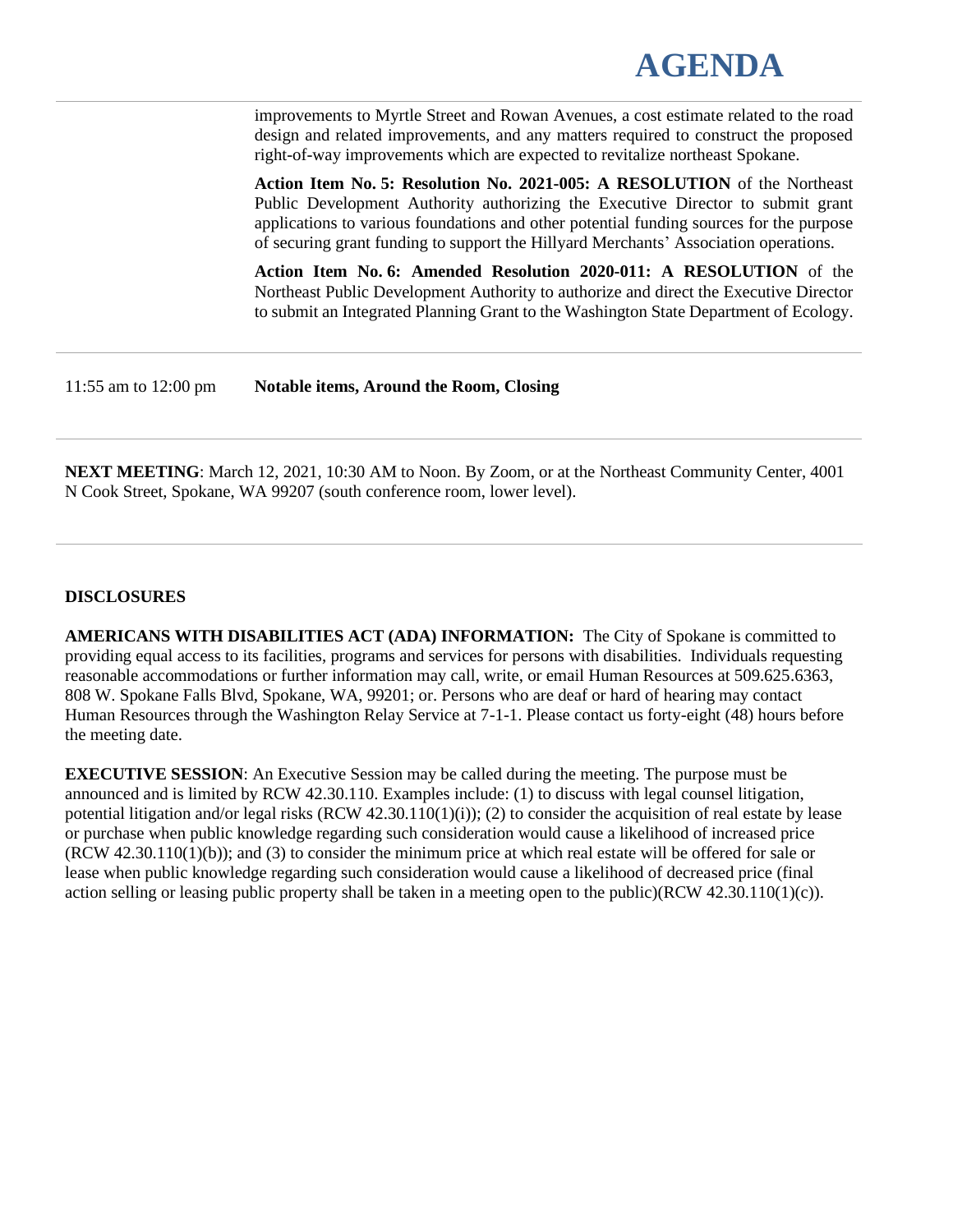### **NORTHEAST PUBLIC DEVELOPMENT AUTHORITY**

#### **Date: January 8, 2021 Meeting called to order:** 10:30 AM **Location:** Board Members and Public attendance via Zoom.

#### **Welcome and Introductions**

Commissioner Kerns called the meeting to order at 10:32 AM. He noted that a quorum was present.

\_\_\_\_\_\_\_\_\_\_\_\_\_\_\_\_\_\_\_\_\_\_\_\_\_\_\_\_\_\_\_\_\_\_\_\_\_\_\_\_\_\_\_\_\_\_\_\_\_\_\_\_\_\_\_\_\_\_\_\_\_\_\_\_\_\_\_\_\_\_\_\_\_\_\_\_\_\_\_\_\_\_\_\_

#### **Attendees**:

NEPDA Board of Directors

- Josh Kerns
- Michael Cathcart
- Cheryl Stewart
- Cindy Wendle

#### Not in attendance:

- Michael Cathcart, Vice-Chair
- Gerry Gemmill, Board Member
- Scott Simmons, Board Member

#### Board Staff

- David Guthrie, Executive Director
- Megan Clark, Legal Counsel

#### Guests

- Ron Valencia, Spokane County
- Shae Blackwell, City of Spokane
- Toby Broemmeling, Champion Empire
- Charles Hansen, Whitman Neighborhood Council

#### **Approval of Minutes**

Commissioner Kerns asked if anyone was opposed to approving the Regular Board Meeting Minutes from December 11, 2020. Hearing no objections, a motion was made by Cindy Wendle to approve the minutes. The motion was seconded by Cheryl Stewart. The motion passed unanimously.

#### **Public Comment**:

• Toby Broemmeling, Champion Empire – former Executive Director of the West Plains Chamber of Commerce, was retained by the NEPDA board to conduct research, community outreach, business plan preparation, and provide recommendations for the Hillyard Merchants Association.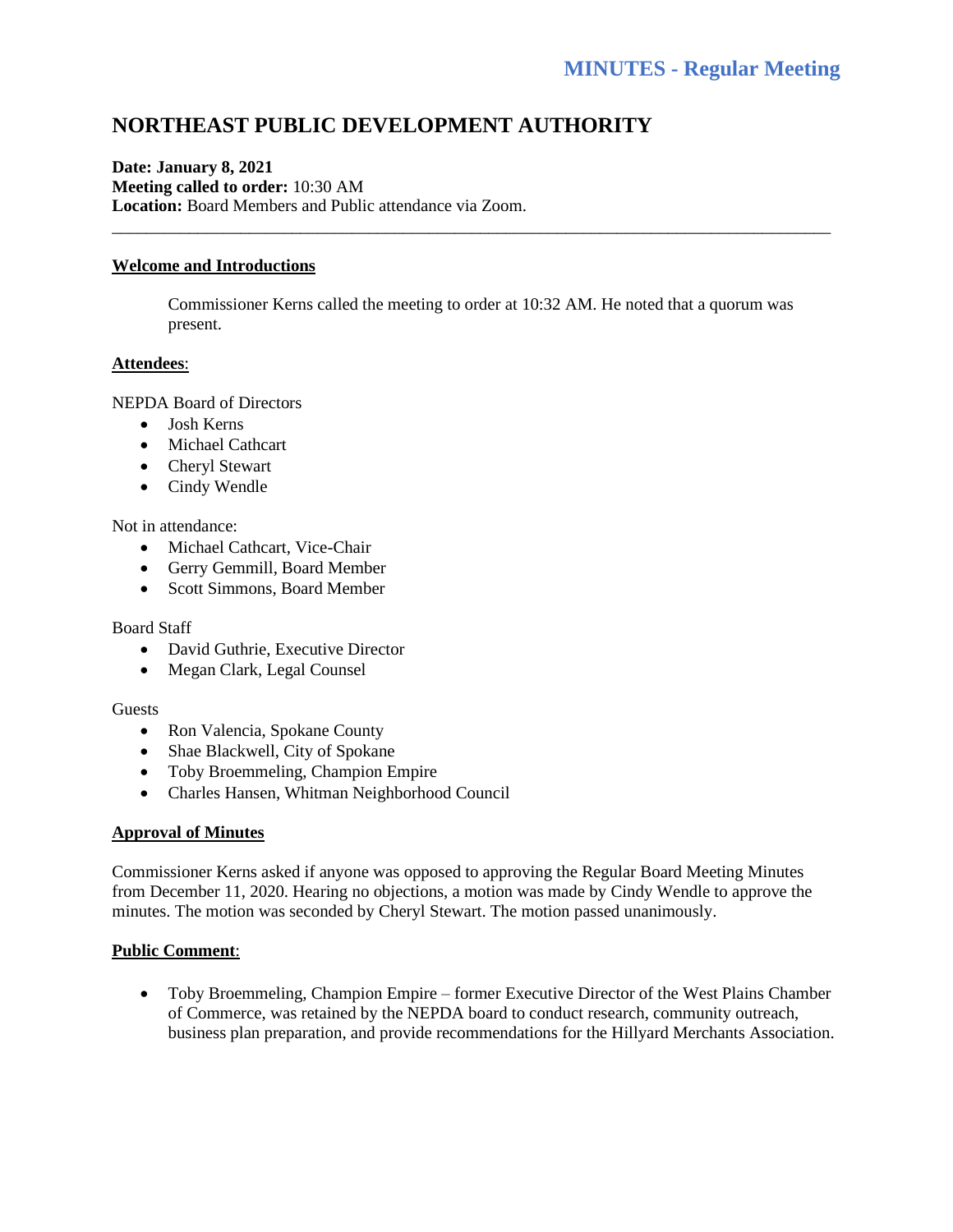Mr Broemmeling noted that a lot of work has to be done to "mend fences" in northeast Spokane. There is a lot of history, at least three distinct business districts within the greater Hillyard community, few common goals, and little trust.

Toby explained that an effort to create a Business Improvement District in 2015 was narrowly defeated because a few key people didn't trust each other. There have been allegations of fraud, embezzlement, and related activities among groups. He explained that it will be critical to recruit a new generation of leadership who can focus on the future, not dwell on the past. Many of the current neighborhood leaders are too polarizing.

It was explained that Paul Hamilton has been paying the water and electric bill for the downtown trees. The cost is approximately \$1,000 a year. A number of residents asked why the City doesn't pay for tree lighting, maintenance and watering. NEPDA board discussion ensued. Jordan Tampien raised the possibility of the NEPDA paying the water and electric bill. He also noted that the E. Spokane Business Association uses match funding to raise money. Whatever the business community donated, the BID matches that amount. He suggested this is an effective way to raise money for the tree related expenses.

Cindy Wendle asked whether the E. Spokane (Sprague) BID is a viable model in Hillyard. Toby noted that despite Hillyard's failure to create a BID in 2015, it was possible. Key people and relationships will have to be developed to ensure support. Jordan Tampien stated that he is a business owner in E. Spokane, and that this area had a very supportive business community, which helped launch a successful BID. He also noted that the BID contracts with the Merchants Association to manage the day to day affairs of the Association, which works well. Cindy Wendle commented that the E. Sprague Business Association was driven by the businesses owners, not the City or a PDA.

Toby advised the board to focus on a value-added communication strategy to re-build relationships, secure grant funding to pay for dedicated staff, and organize business leaders to help promote this effort. He also suggested having a "start-up" mentality. Because of the prior allegations of fraud and embezzlement, the NEPDA could act as a "trusted" entity, ensuring all financial resources are managed correctly. This would help restore trust in the community.

#### **Board Updates**

There were no board member updates.

Josh Kerns noted that Cheryl Stewart was leaving at 11:30, and if there were any items to vote on, the board should do so while a quorum was present. The Executive Director explained that the board should elect new officers for 2021. The current officers were elected in January 2020 for one-year terms.

After discussion, Cindy Wendle suggested nominating the same officers. Josh Kerns advised that he would be happy to serve as chair for another term. Shae Blackwell noted that Michael Cathcart would be happy to serve as Chair or Vice-Chair in 2021. Megan Clark advised the board that there is no provision in the Bylaws to have existing officers serve past one year without a board vote. After discussion, two motions were then discussed. Motion 1: nominate the current officers to serve a second term; Motion 2: defer vote on Motion 1 until February board meeting (when Scott Simmons, Michael Cathcart, and Gerry Gemmill may be in attendance).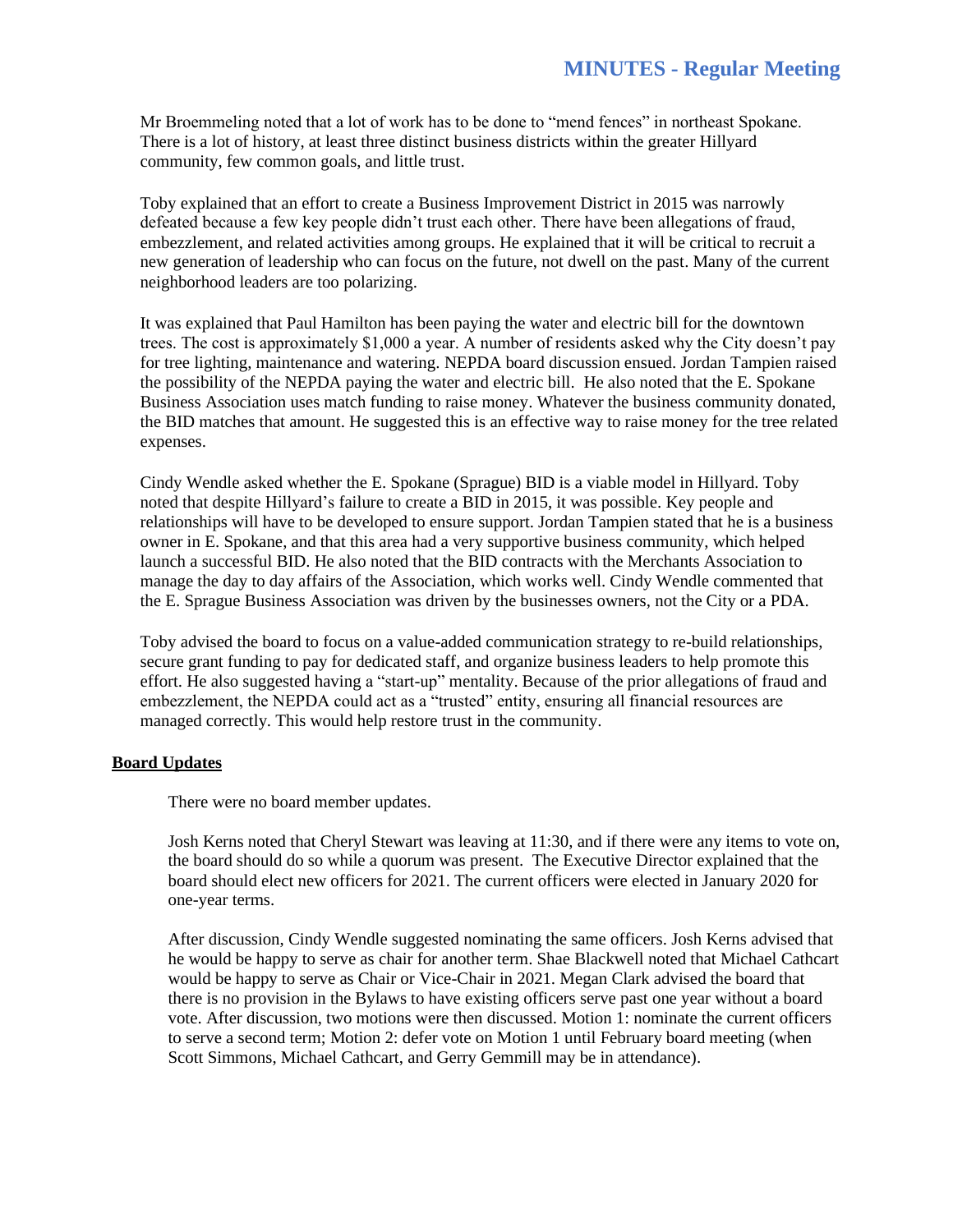**Motion 1:** To nominate the current officers to serve for a second term

After discussion, a motion was made by Cindy Wendle. The motion was seconded by Cheryl Stewart. The motion passed unanimously.

**Motion 2:** To defer a vote on new officers until the NEPDA regular board meeting in February.

After discussion, a motion was made by Cheryl Stewart. The motion was seconded by Cindy Wendle. The motion passed unanimously.

#### **Executive Director Updates**

The Executive Director provided the following updates:

- **U.S Dept. of Commerce, \$3.3M EDA Grant** E. Wellesley Ave. Reconstruction
	- SRTC letter of support received
	- NEPDA and City have reviewed application. City redlines received.
	- The NEPDA and T-O engineering are revising Application in response to City comments
	- WSDOT asked the City on  $1/5$  to guarantee the project local match (30%) if the NSC Wellesley interchange funding is cut.
	- The local match is  $\sim$  \$1M. In lieu of cash, we are using NSC (Wellesley interchange) funds to meet our local match requirements
	- Due to State budget uncertainty, transportation funding may be cut. Katherine Miller at the City doesn't think the State will cut the Wellesley interchange funding. Nevertheless, she advised that we should work with our local State legislators to make sure they understand the importance of funding the current phase of NSC work, including the Wellesley Interchange.
	- The Executive Director suggested writing letters to our legislators to make sure they understand how important NSC funding is the NEPDA. Josh Kerns said that maintaining transportation funding is the number one priority of the community. Ron Valencia suggested sending letters to all members of the transportation committee and governor's office. Josh advised that Ron could draft a letter for the board chair to send on behalf of the NEPDA. Cindy Wendle asked whether the City would guarantee the local match of nearly \$1 million. The Executive Director said the City was not able to guarantee the match funding at this time. After discussion, it was agreed that Board Chair Kerns would send letters to state legislators, supporting continued NSC-Wellesley interchange funding.
- Myrtle & Rowan Avenue Design
	- Spokane City Council had approved the NEPDA Comprehensive Plan Amendment request, changing road classifications from Local Access to Major Collector and Arterial, and the initial Myrtle & Rowan design had been prepared by the City. He asked board members to review the plans, and provide any comments prior to the next board meeting. The City will need a board resolution approving the preliminary design, and asking the City to proceed with additional design work and a cost estimate, which the NEPDA board could use to secure potential grant funding for road reconstruction.
	- He also noted that the plans had been revised to "avoid" going through buildings. Avoiding buildings will reduce potential litigation, i.e. condemnation proceedings and "taking" of entire parcels.
	- Instead of parking on both sides, we added a parking lane where we had the room, i.e. to avoid impacting buildings.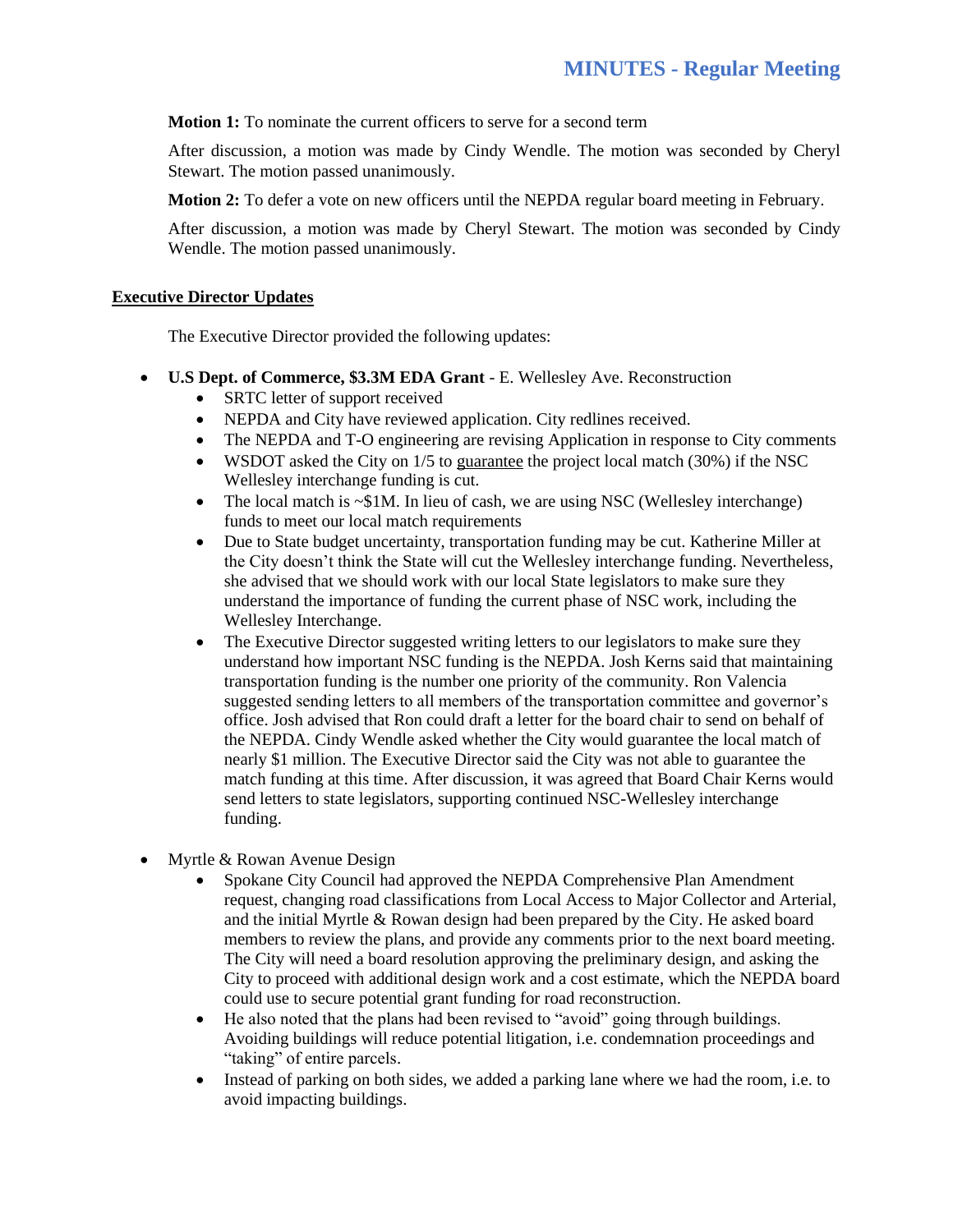- Once design and cost estimates are complete, we will need to meet with property owners individually and explain the process.
- Cindy Wendle asked if the Executive Director had any concerns with the plans. He advised that in general, no. The plans look good. Condemnation of right-of-way will be required. The current right-of-way width was not adequate for a new public street. Cindy said she would like to see a parcel level analysis, so the board can assess the potential adverse impact (if any) to property owners. David Guthrie agreed, and said he would ask the City about updating their plans with additional detail. He also suggested that a new paved road, with curbs, sidewalks, trees, and drainage, should increase the adjoining property value significantly more than the value of any property conveyed to widen the right-of-way. Discussion ensued, and the Executive Director was advised to develop a strong community outreach effort to explain the project and benefits to the affected property owners and broader community.
- WA State Dept. of Ecology Integrated Planning Grant

The NEPDA will submit an application to secure as much as \$300,000. The potential funding will be used for:

- 3011 E Wellesley Ave. Phase I & II ESA's Site planning
- Hillyard Vision  $&$  Action Plan Community outreach and planning for additional public and private investment to coincide with current NSC work and Wellesley interchange completion in 2023
	- 3011 E Wellesley (Ivan Kriger property)
		- City lien: ~\$500K
		- Foreclosure proceedings scheduled for January  $21^{st}$
		- If the City takes title, the NEPDA will work with the City to facilitate a mixed-use residential project on the site
		- The NEPDA will need a letter from the City confirming its desire to convey the property to the NEPDA, subject to mutually agreeable terms and conditions
	- Downtown Hillyard Vision to Action Plan
		- Community engagement in a shared vision for the neighborhood
		- Vision to Action Plan will be used to secure additional public investment, which will attract new private investment
			- o The NEPDA will aggressively market the NSC-Wellesley interchange completion, new Vision to Action Plan, and additional public investments, to private developers in the western United States.
	- Grant is awarded in the Spring, funding in the Fall of 2021
- U.S. EPA, City of Spokane Multi-purpose Grant
	- The City has applied for a ~\$800K brownfield grant, which can be used for planning, assessment and remediation.
		- If awarded the funds, the NEPDA will request grant funds to facilitate additional site planning, ESA's, and environmental remediation
- Beacon Hill
	- Pete Rayner sold ~88 acres. He closed prior to the end of 2020. As a result, he has funding for most or all of a "permanent" water tank, and is starting discussions with the City about this now. He was previously developing an interim solution. Ryan Buth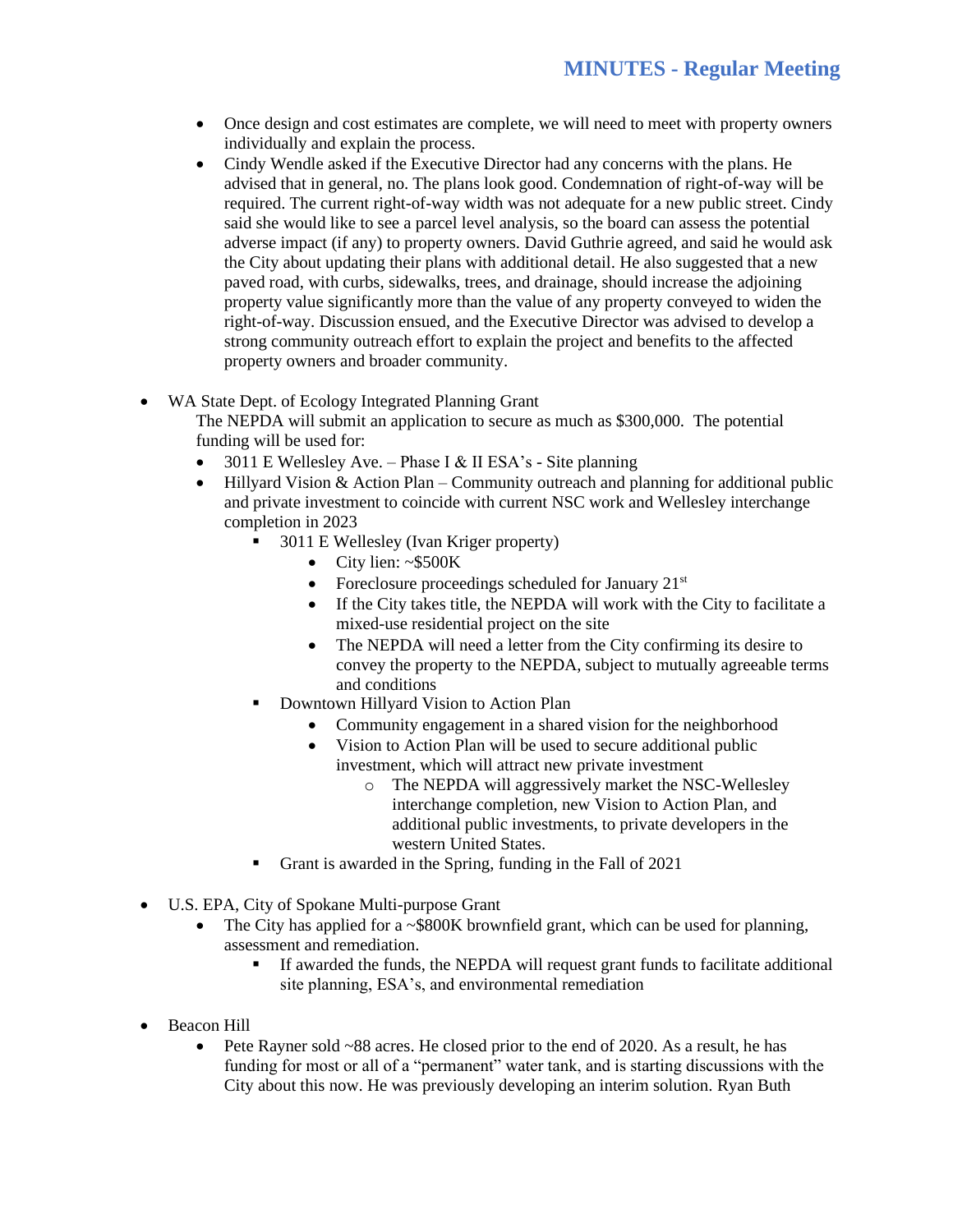purchased the 88 acres from Mr Rayner. Pete believes the sale, infusion of capital, and development experience of Mr Buth, will jumpstart activity at Beacon Hill in 2021.

- Esmeralda Commerce Park
	- ECP previously requested delaying Phase 1 completion. The Development Agreement between the City and LB Stone requires a ~100K SF building to be completed by 12/31/21. LB Stone wants to delay the start of the project due to economic and pandemic related concerns.
	- The Development Agreement requires the City to reimburse ECP \$1.25M in NEPDA capital) when the public roads are built and dedicated, on a percentage completion basis. 100,000/400,000 SF built = 25% of \$1.25M is reimbursed.
	- The Development Agreement expires in 2029.
	- As drafted presently, the \$1.25M is tied up for 8 years. ECP has said they do not want to dedicate the road for many years, so they can control the security in their development.
	- The Executive Director reached out to LB Stone to discuss a range of development timelines and reimbursement options. LB Stone is reviewing the matter now.
- Hillyard Merchants Association next steps
	- Prepare and submit grant applications to Avista, Innovia, others the goal is to secure funding to support the Merchants Association marketing and business plan in 2021.
	- The Executive Director will utilize the NEPDA grant funding strategic plan to identify potential funding sources. The goal is to secure \$75,000 a year for three years (\$225,000 total) from multiple funding sources. Grants are typically small, e.g. \$25,000 spread over three years.
- Marcomm update
	- Spokane Made website and CRM complete, subject to minor content revisions. Completion expected by January 31
	- Make It Spokane business cards received. 500 pamphlets ordered. Website, CRM with drip marketing complete by January 31.
	- Josh Kerns asked when the websites will be complete. The Executive Director noted that that project completion had been delayed because of a death. The father of our key contact and designer at Tilladelse died in December, and he fell behind due to extensive travel to the Midwestern US in the final weeks before his dad died. Tilladelse has committed to completing the website by January  $31<sup>st</sup>$ .
- NECC Lease renewal
	- The Executive Director explained that he renegotiated the office lease, reducing rent by 50% in 2021. The Northeast Community Center Executive Director, David Richardson, agreed to this change. The NECC is a strong supporter of the NEPDA. The NEPDA is also a strong supporter of the NECC, and Zone Project.
- **Budget Review** 
	- It was noted that the NEPDA has started receiving incremental property tax revenue from Spokane County, which is being deposited into the NEPDA bank account at Washington Trust. We are still working on a process to collect retail and construction sales tax.